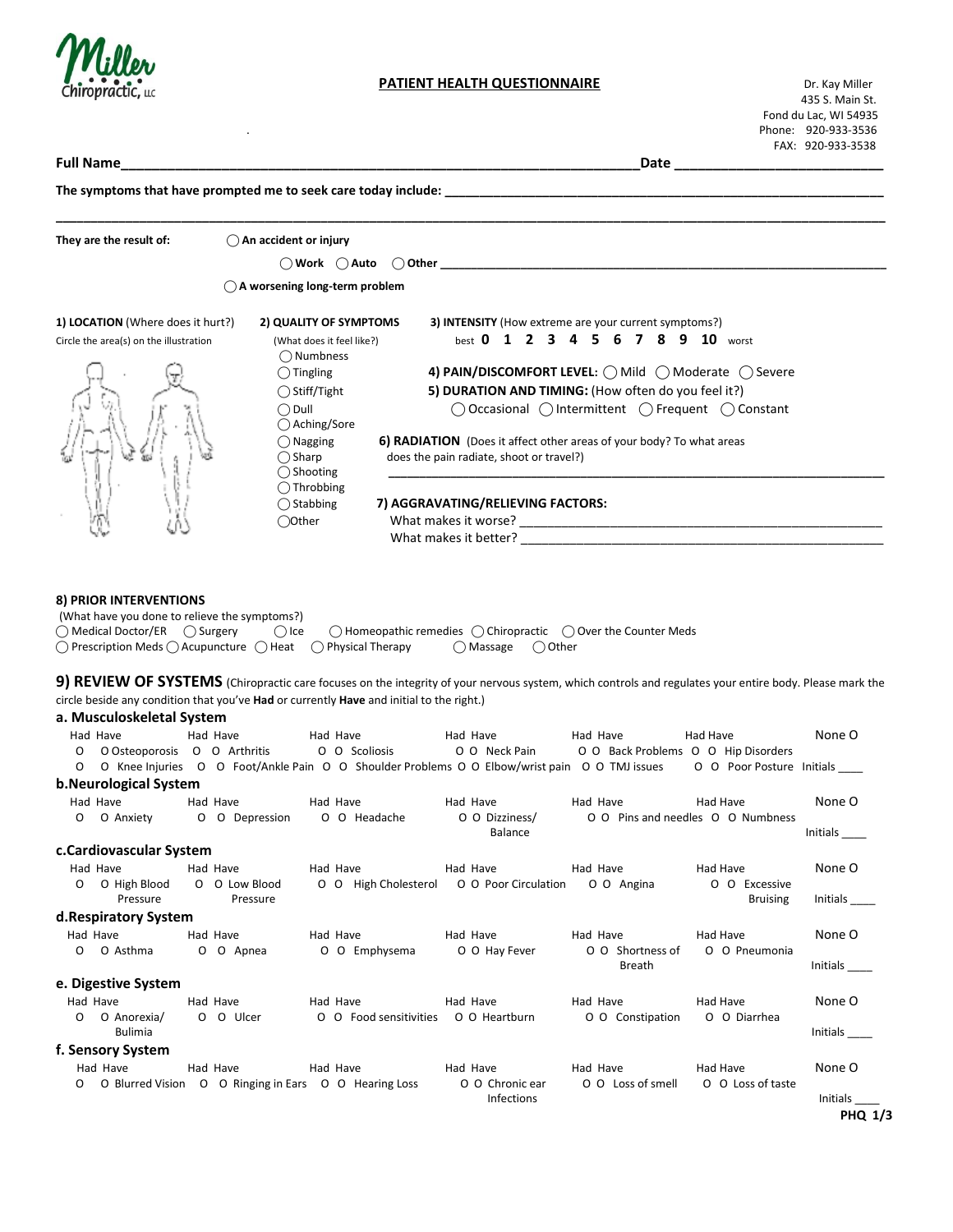| Name_                                                                    |                                                                              |  |                                                     |                        |                                       |          |                      |                                                                                                                                                                                                                                |                      |                        |                 |
|--------------------------------------------------------------------------|------------------------------------------------------------------------------|--|-----------------------------------------------------|------------------------|---------------------------------------|----------|----------------------|--------------------------------------------------------------------------------------------------------------------------------------------------------------------------------------------------------------------------------|----------------------|------------------------|-----------------|
|                                                                          | g. Skin System                                                               |  |                                                     |                        |                                       |          |                      |                                                                                                                                                                                                                                |                      |                        |                 |
|                                                                          | Had Have<br>O O Skin Cancer O O Psoriasis                                    |  | Had Have                                            | Had Have<br>O O Eczema |                                       | Had Have | O O Acne             | Had Have<br>O O Hair loss                                                                                                                                                                                                      | Had Have<br>O O Rash |                        | None O          |
|                                                                          |                                                                              |  |                                                     |                        |                                       |          |                      |                                                                                                                                                                                                                                |                      |                        | Initials        |
|                                                                          | h. Endocrine System<br>Had Have                                              |  | Had Have                                            | Had Have               |                                       | Had Have |                      | Had Have                                                                                                                                                                                                                       | Had Have             |                        | None O          |
|                                                                          | O O Thyroid issues O O Immune                                                |  |                                                     |                        | O O Hypoglycemia                      |          | O O Frequent         | O O Swollen glands O O Low energy                                                                                                                                                                                              |                      |                        |                 |
|                                                                          |                                                                              |  | disorders                                           |                        |                                       |          | infection            |                                                                                                                                                                                                                                |                      |                        | Initials ______ |
|                                                                          | I. Genitourinary System                                                      |  |                                                     |                        |                                       |          |                      |                                                                                                                                                                                                                                |                      |                        |                 |
|                                                                          | Had Have<br>O O Kidney stones O O Infertility                                |  | Had Have                                            | Had Have               | O O Bedwetting                        | Had Have | O O Prostate         | Had Have<br>O O Erectile                                                                                                                                                                                                       | Had Have             | O O PMS symptoms       | None O          |
|                                                                          |                                                                              |  |                                                     |                        |                                       |          | issues               | dysfunction                                                                                                                                                                                                                    |                      |                        | Initials        |
|                                                                          | j. Constitutional System                                                     |  |                                                     |                        |                                       |          |                      |                                                                                                                                                                                                                                |                      |                        |                 |
|                                                                          | Had Have                                                                     |  | Had Have<br>O O Low Libido                          | Had Have               |                                       | Had Have |                      | Had Have                                                                                                                                                                                                                       | Had Have             |                        | None O          |
|                                                                          | O O Fainting                                                                 |  |                                                     |                        | O O Poor appetite                     |          | O O Fatigue          | O O Sudden weight O O Weakness<br>gain/loss                                                                                                                                                                                    |                      |                        | Initials        |
|                                                                          |                                                                              |  |                                                     |                        |                                       |          |                      | PAST PERSONAL, FAMILY AND SOCIAL HISTORY (Please identify your past health history, including accidents, injuries, illnesses and treatments.)                                                                                  |                      |                        |                 |
|                                                                          | Please complete each section fully.                                          |  |                                                     |                        |                                       |          |                      |                                                                                                                                                                                                                                |                      |                        |                 |
|                                                                          | 10) ILLNESSES (Identify the illnesses you have HAD in the past or HAVE now.) |  |                                                     |                        |                                       |          |                      |                                                                                                                                                                                                                                |                      |                        |                 |
| O                                                                        | Had Have<br>O AIDS                                                           |  | Had Have<br>O O Alcoholism                          | Had Have               | O O Cancer                            | Had Have | O O Arteriosclerosis | Had Have<br>O O Goiter                                                                                                                                                                                                         | Had Have             | O O Chicken Pox        |                 |
| O                                                                        | O Diabetes                                                                   |  | O O Epilepsy                                        |                        | O O Glaucoma                          |          |                      | O O High Blood Pressure O O Gout                                                                                                                                                                                               |                      | O O Heart Disease      |                 |
| O                                                                        | O Hepatitis                                                                  |  | O O HIV Positive                                    |                        | O O Malaria                           |          | O O Measles          | O O Mumps                                                                                                                                                                                                                      |                      | O O Multiple Sclerosis |                 |
| O                                                                        | O Polio                                                                      |  |                                                     |                        | O O Rheumatic Fever O O Scarlet Fever |          | O O STDs             | O O Stroke                                                                                                                                                                                                                     |                      | O O Tuberculosis       |                 |
| O                                                                        | O Typhoid Fever O O Ulcer                                                    |  |                                                     |                        |                                       |          | O O Allergies (list) |                                                                                                                                                                                                                                |                      |                        |                 |
|                                                                          | 11) INJURIES Have you ever (Please indicate date or age of occurrence)       |  |                                                     |                        |                                       |          |                      |                                                                                                                                                                                                                                |                      |                        |                 |
| 0                                                                        |                                                                              |  |                                                     |                        |                                       |          |                      | Had a fractured or broken bone? Explain explain the state of the state of the displayer or nerve disorder? Explain                                                                                                             |                      |                        |                 |
|                                                                          |                                                                              |  |                                                     |                        |                                       |          |                      |                                                                                                                                                                                                                                |                      |                        |                 |
| 0                                                                        |                                                                              |  |                                                     |                        |                                       |          |                      |                                                                                                                                                                                                                                |                      |                        |                 |
| 0                                                                        |                                                                              |  |                                                     |                        |                                       |          |                      |                                                                                                                                                                                                                                |                      |                        |                 |
| 0                                                                        |                                                                              |  |                                                     |                        |                                       |          |                      |                                                                                                                                                                                                                                |                      |                        |                 |
|                                                                          |                                                                              |  |                                                     |                        |                                       |          |                      | 12) OPERATIONS (Surgical interventions, which may or may not have included hospitalization) Please include date of surgery                                                                                                     |                      |                        |                 |
| 0                                                                        |                                                                              |  |                                                     |                        |                                       |          |                      |                                                                                                                                                                                                                                |                      |                        |                 |
| 0                                                                        |                                                                              |  |                                                     |                        |                                       |          |                      | Pacemaker date example and the contract of Consillectomy - date example and the Constantine Constantine Constantine Constantine Constantine Constantine Constantine Constantine Constantine Constantine Constantine Constantin |                      |                        |                 |
| O                                                                        |                                                                              |  |                                                     |                        |                                       |          |                      |                                                                                                                                                                                                                                |                      |                        |                 |
| O                                                                        |                                                                              |  | Spine surgery - date ________________________type _ |                        |                                       |          |                      |                                                                                                                                                                                                                                |                      |                        |                 |
| O                                                                        |                                                                              |  |                                                     |                        |                                       |          |                      | Other - date of the contract of the explain                                                                                                                                                                                    |                      |                        |                 |
|                                                                          | 13) MEDICATIONS (Please list ALL prescriptions and over-the-counter):        |  |                                                     |                        |                                       |          |                      |                                                                                                                                                                                                                                |                      |                        |                 |
|                                                                          |                                                                              |  |                                                     |                        |                                       |          |                      |                                                                                                                                                                                                                                |                      |                        |                 |
|                                                                          |                                                                              |  |                                                     |                        |                                       |          |                      | 14) FAMILY HISTORY Some health issues are hereditary. Tell Dr. Miller about the health of your family members.                                                                                                                 |                      |                        |                 |
| Relative                                                                 |                                                                              |  | <b>Illnesses</b>                                    |                        |                                       |          |                      |                                                                                                                                                                                                                                | Age at death         |                        | Cause of death  |
| Mother<br>Father<br><b>Brother</b><br>Sister<br><b>Maternal G-mother</b> |                                                                              |  |                                                     |                        |                                       |          |                      |                                                                                                                                                                                                                                |                      | Natural Illness        |                 |
|                                                                          |                                                                              |  |                                                     |                        |                                       |          |                      |                                                                                                                                                                                                                                | ()                   |                        |                 |
|                                                                          |                                                                              |  |                                                     |                        |                                       |          |                      |                                                                                                                                                                                                                                |                      |                        |                 |
|                                                                          |                                                                              |  |                                                     |                        |                                       |          |                      |                                                                                                                                                                                                                                |                      |                        |                 |
|                                                                          |                                                                              |  |                                                     |                        |                                       |          |                      |                                                                                                                                                                                                                                |                      |                        |                 |
|                                                                          |                                                                              |  |                                                     |                        |                                       |          |                      |                                                                                                                                                                                                                                |                      | $\bigcirc$             |                 |
| Paternal G-mother                                                        |                                                                              |  |                                                     |                        |                                       |          |                      |                                                                                                                                                                                                                                |                      | О                      |                 |
| Maternal G-father                                                        |                                                                              |  |                                                     |                        |                                       |          |                      |                                                                                                                                                                                                                                |                      | $\bigcirc$             |                 |
|                                                                          | Paternal G-father                                                            |  |                                                     |                        |                                       |          |                      |                                                                                                                                                                                                                                |                      | $\bigcirc$             | $\bigcirc$      |
|                                                                          |                                                                              |  |                                                     |                        |                                       |          |                      |                                                                                                                                                                                                                                |                      |                        | <b>PHQ 2/3</b>  |